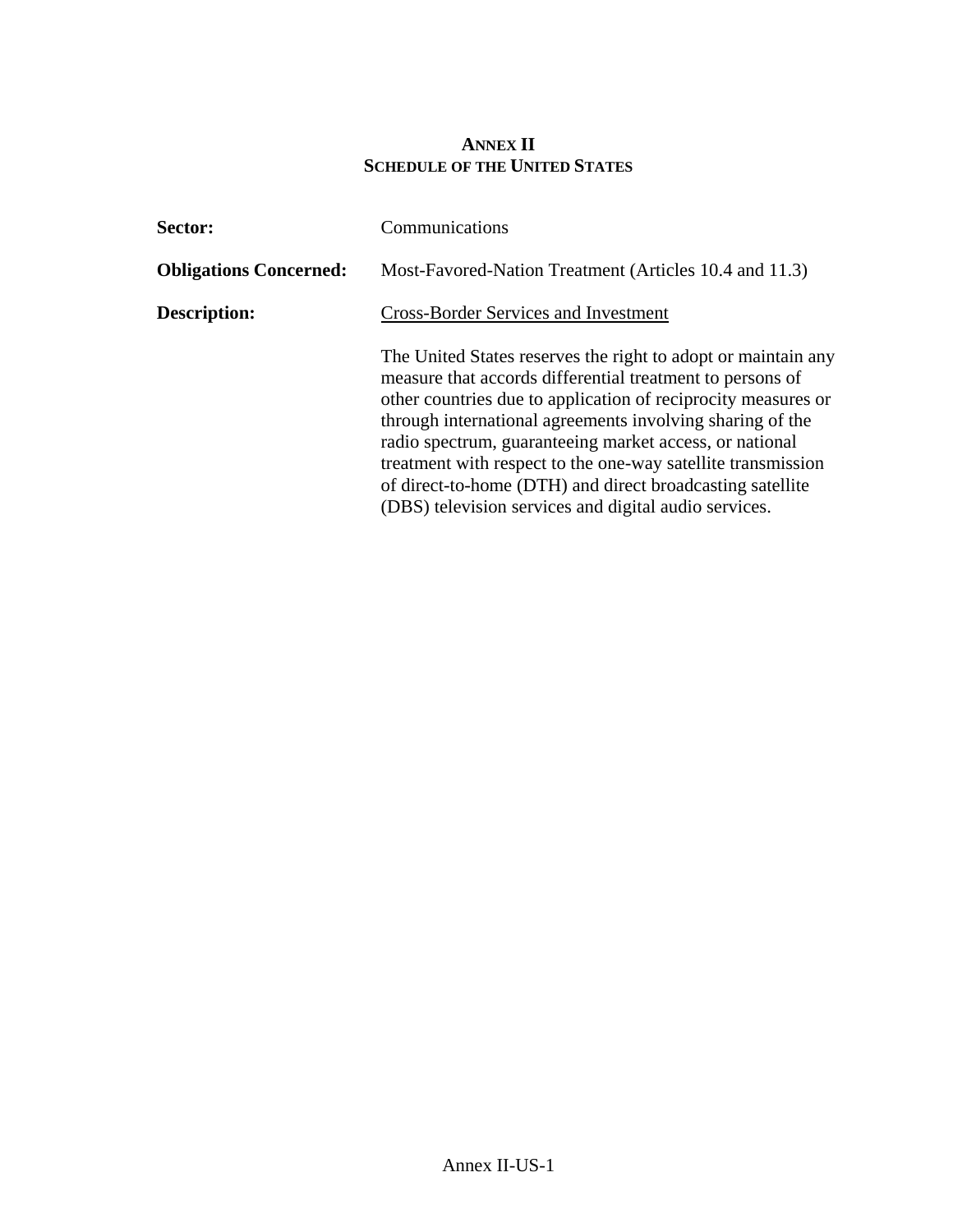| <b>Sector:</b>                | <b>Communications - Cable Television</b>                                                                                                                                                                                                                                                    |
|-------------------------------|---------------------------------------------------------------------------------------------------------------------------------------------------------------------------------------------------------------------------------------------------------------------------------------------|
| <b>Obligations Concerned:</b> | National Treatment (Article 10.3)<br>Most-Favored-Nation Treatment (Article 10.4)<br>Senior Management and Boards of Directors (Article 10.9)                                                                                                                                               |
| <b>Description:</b>           | Investment                                                                                                                                                                                                                                                                                  |
|                               | The United States reserves the right to adopt or maintain any<br>measure that accords equivalent treatment to persons of any<br>country that limits ownership by persons of the United States<br>in an enterprise engaged in the operation of a cable television<br>system in that country. |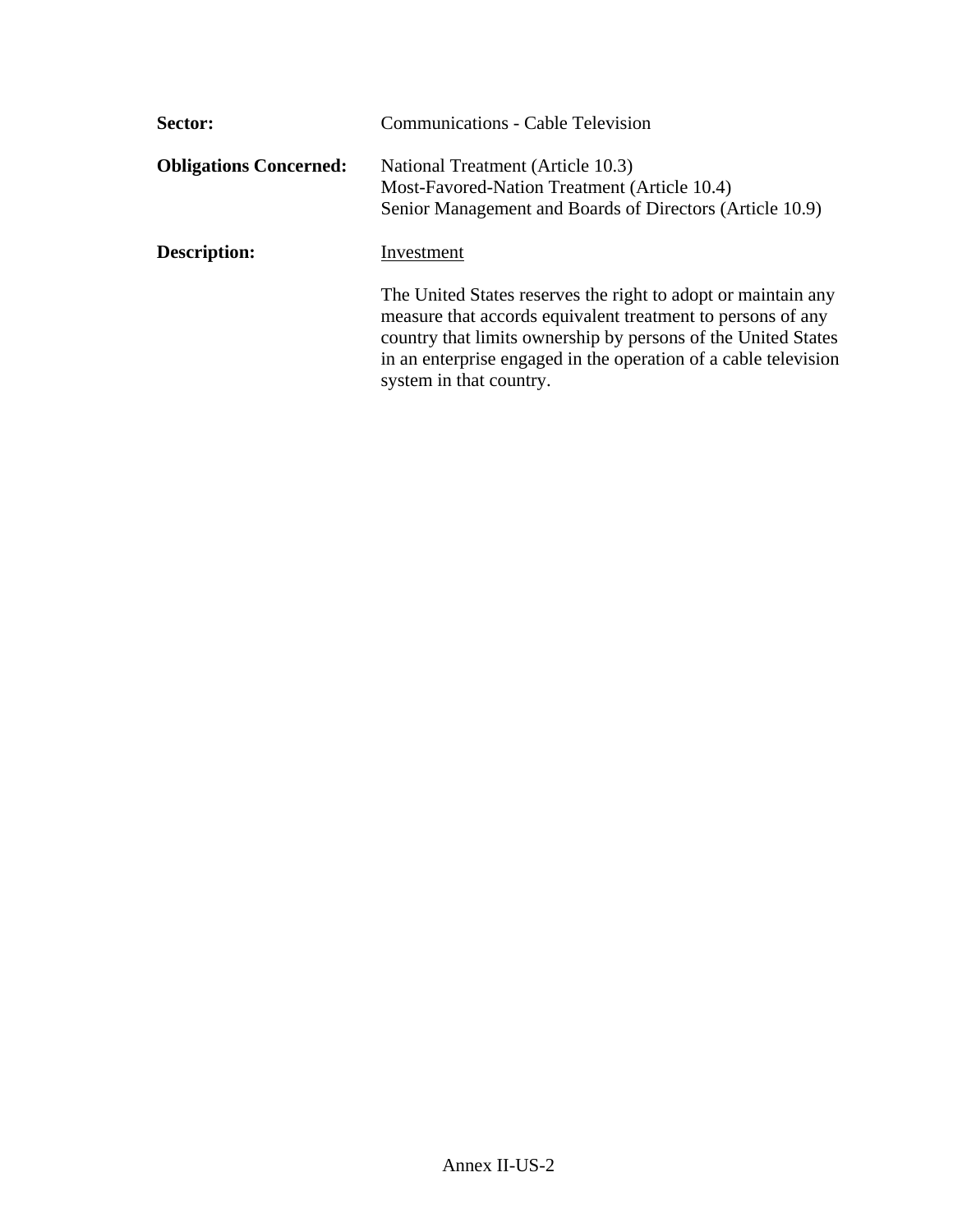| Sector:                       | <b>Social Services</b>                                                                                                                                                                                                                                                                                                                                                                                                       |
|-------------------------------|------------------------------------------------------------------------------------------------------------------------------------------------------------------------------------------------------------------------------------------------------------------------------------------------------------------------------------------------------------------------------------------------------------------------------|
| <b>Obligations Concerned:</b> | National Treatment (Articles 10.3 and 11.2)<br>Most-Favored-Nation Treatment (Articles 10.4 and 11.3)<br>Local Presence (Article 11.5)<br>Performance Requirements (Article 10.8)<br>Senior Management and Boards of Directors (Article 10.9)                                                                                                                                                                                |
| Description:                  | <b>Cross-Border Services and Investment</b>                                                                                                                                                                                                                                                                                                                                                                                  |
|                               | The United States reserves the right to adopt or maintain any<br>measure with respect to the provision of law enforcement<br>and correctional services, and the following services to the<br>extent they are social services established or maintained for a<br>public purpose: income security or insurance, social security<br>or insurance, social welfare, public education, public<br>training, health, and child care. |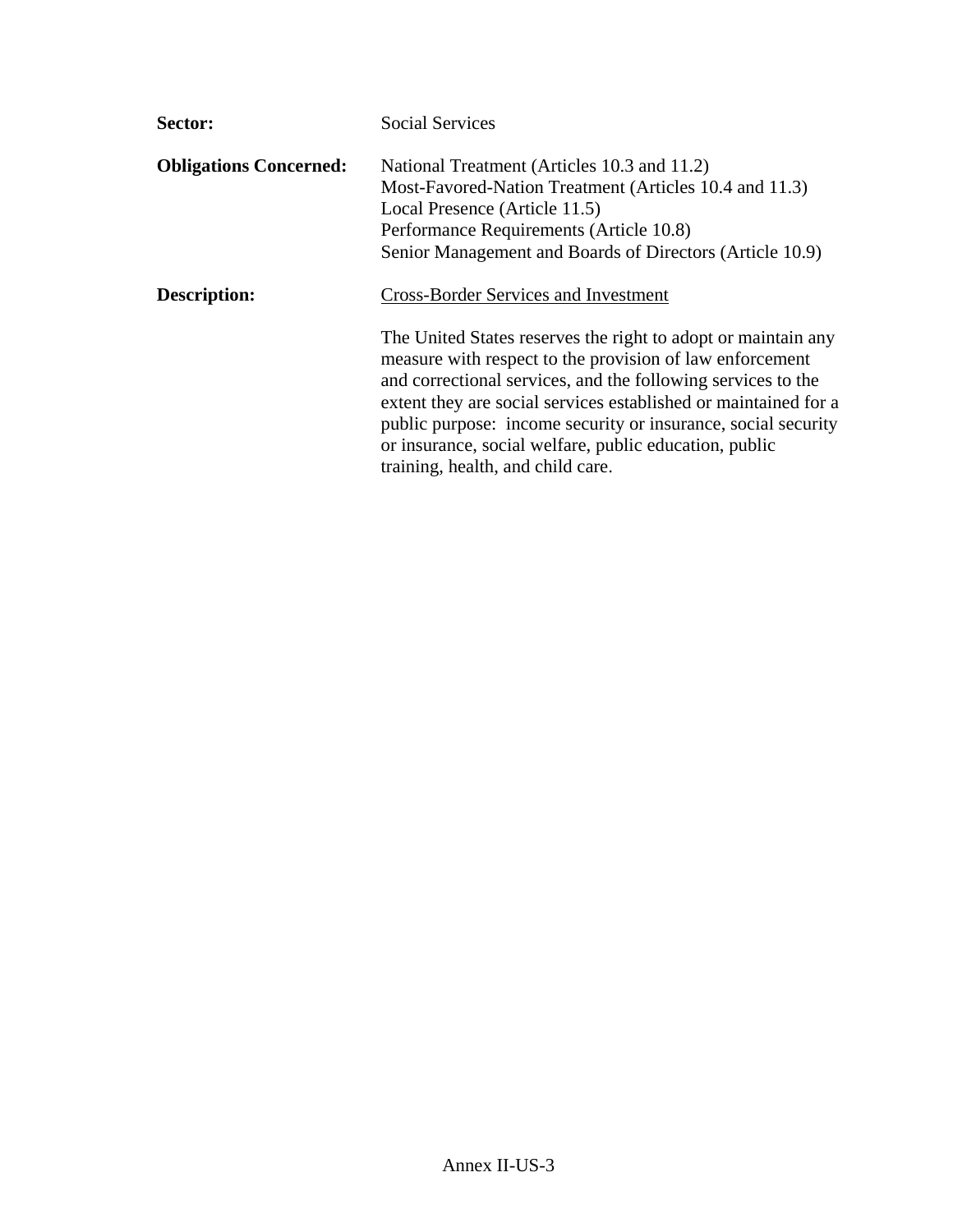| Sector:                       | <b>Minority Affairs</b>                                                                                                                                                                                                                                                                                    |
|-------------------------------|------------------------------------------------------------------------------------------------------------------------------------------------------------------------------------------------------------------------------------------------------------------------------------------------------------|
| <b>Obligations Concerned:</b> | National Treatment (Articles 10.3 and 11.2)<br>Local Presence (Article 11.5)<br>Performance Requirements (Article 10.8)<br>Senior Management and Boards of Directors (Article 10.9)                                                                                                                        |
| Description:                  | <b>Cross-Border Services and Investment</b>                                                                                                                                                                                                                                                                |
|                               | The United States reserves the right to adopt or maintain any<br>measure according rights or preferences to socially or<br>economically disadvantaged minorities, including<br>corporations organized under the laws of the State of Alaska<br>in accordance with the Alaska Native Claims Settlement Act. |
| <b>Existing Measures:</b>     | Alaska Native Claims Settlement Act, 43 U.S.C. §§ 1601 et<br>seq.                                                                                                                                                                                                                                          |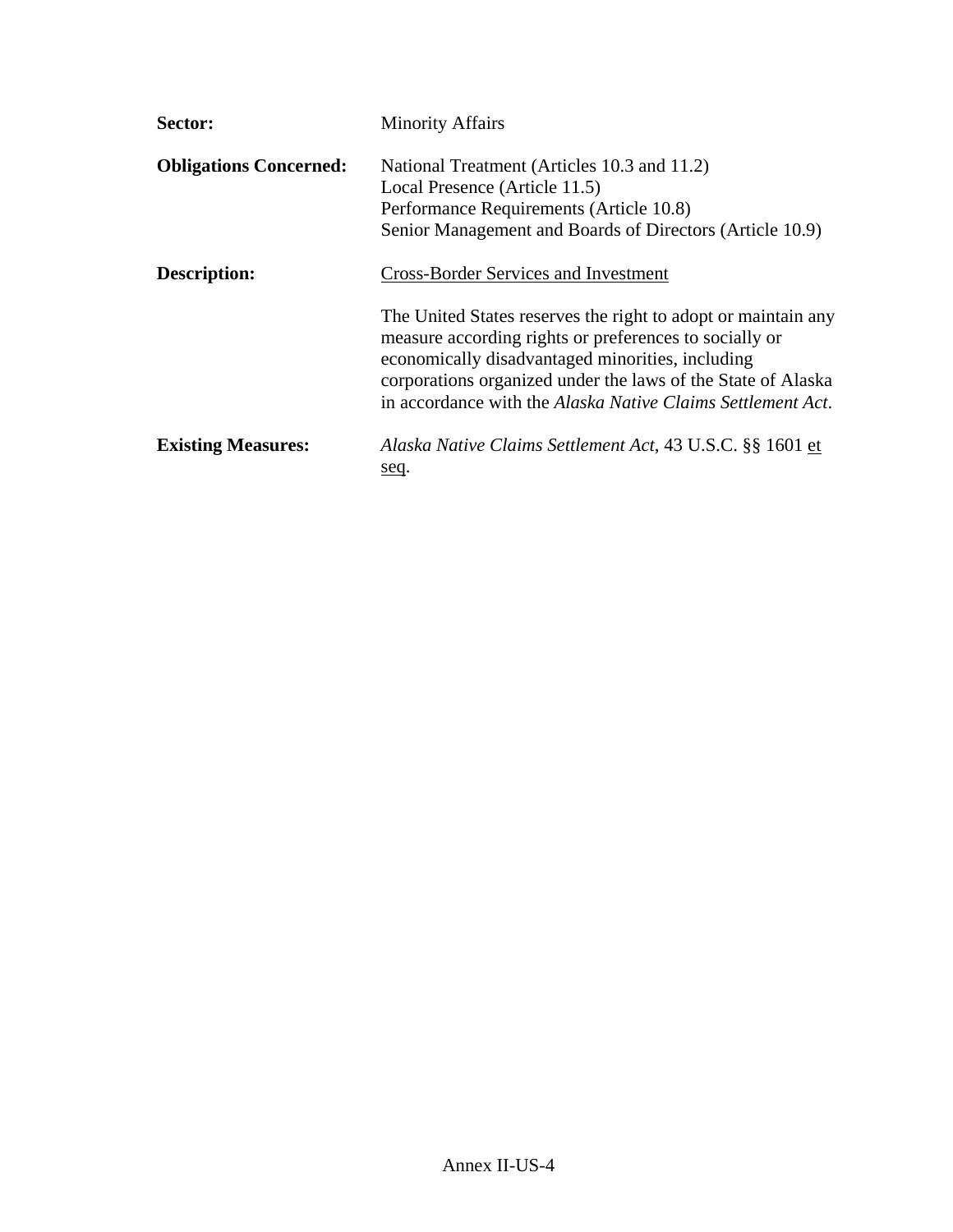| Sector:                       |     | Transportation                                                                                                                                                                                                                                                                                                                                                                         |
|-------------------------------|-----|----------------------------------------------------------------------------------------------------------------------------------------------------------------------------------------------------------------------------------------------------------------------------------------------------------------------------------------------------------------------------------------|
| <b>Obligations Concerned:</b> |     | National Treatment (Articles 10.3 and 11.2)<br>Most-Favored-Nation Treatment (Articles 10.4 and 11.3)<br>Local Presence (Article 11.5)<br>Performance Requirements (Article 10.8)<br>Senior Management and Boards of Directors (Article 10.9)                                                                                                                                          |
| Description:                  |     | <b>Cross-Border Services and Investment</b>                                                                                                                                                                                                                                                                                                                                            |
|                               |     | The United States reserves the right to adopt or maintain any<br>measure relating to the provision of maritime transportation<br>services and the operation of U.S.-flagged vessels, including<br>the following:                                                                                                                                                                       |
|                               | (a) | requirements for investment in, ownership and<br>control of, and operation of vessels and other marine<br>structures, including drill rigs, in maritime cabotage<br>services, including maritime cabotage services<br>performed in the domestic offshore trades, the<br>coastwise trades, U.S. territorial waters, waters above<br>the continental shelf, and in the inland waterways; |
|                               | (b) | requirements for investment in, ownership and<br>control of, and operation of U.S.-flagged vessels in<br>foreign trades;                                                                                                                                                                                                                                                               |
|                               | (c) | requirements for investment in, ownership or control<br>of, and operation of vessels engaged in fishing and<br>related activities in U.S. territorial waters and the<br>Exclusive Economic Zone;                                                                                                                                                                                       |
|                               | (d) | requirements related to documenting a vessel under<br>the U.S. flag;                                                                                                                                                                                                                                                                                                                   |
|                               | (e) | promotional programs, including tax benefits,<br>available for shipowners, operators, and vessels<br>meeting certain requirements;                                                                                                                                                                                                                                                     |
|                               | (f) | certification, licensing, and citizenship requirements<br>for crew members on U.S.-flagged vessels;                                                                                                                                                                                                                                                                                    |
|                               | (g) | manning requirements for U.S.-flagged vessels;                                                                                                                                                                                                                                                                                                                                         |
|                               | (h) | all matters under the jurisdiction of the Federal<br>Maritime Commission;                                                                                                                                                                                                                                                                                                              |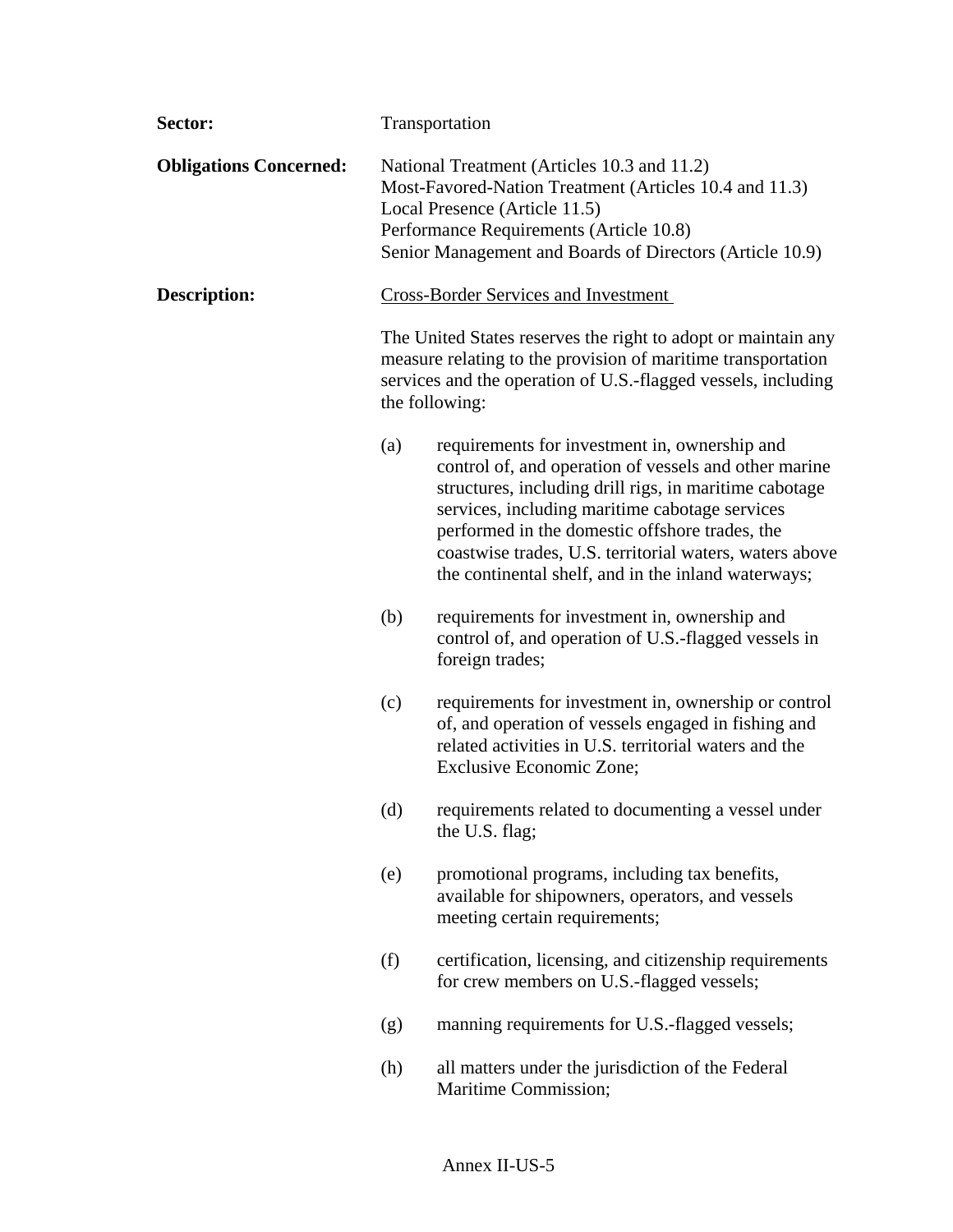| negotiation and implementation of bilateral and other |
|-------------------------------------------------------|
| international maritime agreements and                 |
| understandings;                                       |

- (j) limitations on longshore work performed by crew members;
- (k) tonnage duties and light money assessments for entering U.S. waters; and
- (l) certification, licensing, and citizenship requirements for pilots performing pilotage services in U.S. territorial waters.

 The following activities are not included in this reservation. However, the treatment in (b) is conditional upon obtaining comparable market access in these sectors from Oman:

- (a) vessel construction and repair; and
- (b) landside aspects of port activities, including operation and maintenance of docks; loading and unloading of vessels directly to or from land; marine cargo handling; operation and maintenance of piers; ship cleaning; stevedoring; transfer of cargo between vessels and trucks, trains, pipelines, and wharves; waterfront terminal operations; boat cleaning; canal operation; dismantling of vessels; operation of marine railways for drydocking; marine surveyors, except cargo; marine wrecking of vessels for scrap; and ship classification societies.

**Existing Measures:** *Merchant Marine Act of 1920*, §§ 19 and 27, 46 U.S.C. App. § 876 and §§ 883 et seq.  *Jones Act Waiver Statute*, 64 Stat 1120, 46 U.S.C. App., note preceding Section 1  *Shipping Act of 1916*, 46 U.S.C. App. §§ 802 and 808  *Merchant Marine Act of 1936*, 46 U.S.C. App. §§ 1151 et seq., 1160-61, 1171 et seq., 1241(b), 1241-1, 1244, and 1271 et seq.  *Merchant Ship Sales Act of 1946*, 50 U.S.C. App. § 1738 46 U.S.C. App. §§ 121, 292, and 316 46 U.S.C. §§ 12101 et seq. and 31301 et seq. 46 U.S.C. §§ 8904 and 31328(2)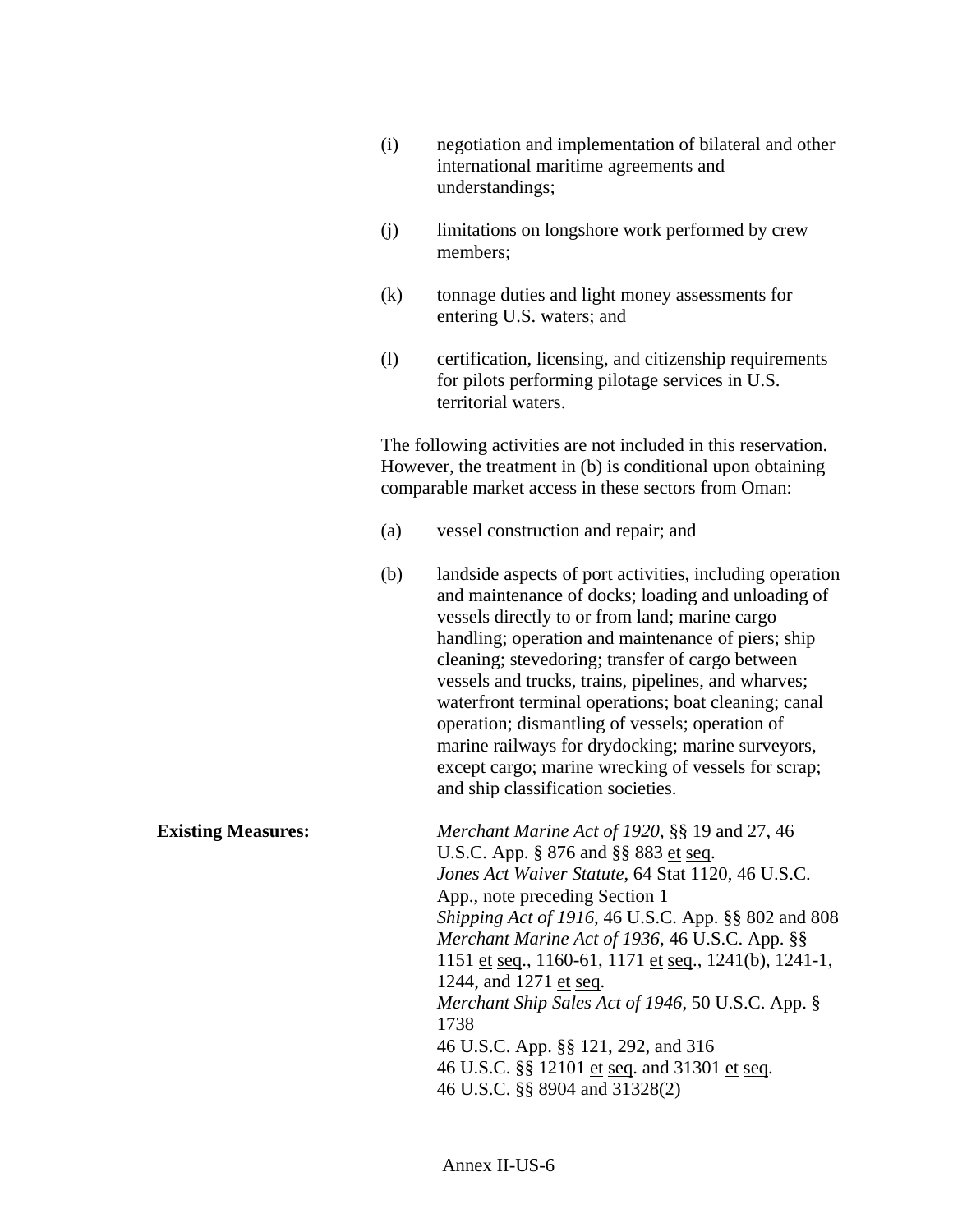*Passenger Vessel Act*, 46 U.S.C. App. § 289 42 U.S.C. §§ 9601 et seq.; 33 U.S.C. §§ 2701 et seq.; 33 U.S.C. §§ 1251 et seq. 46 U.S.C. §§ 3301 et seq., 3701 et seq., 8103, and 12107(b)  *Shipping Act of 1984*, 46 U.S.C. App. §§ 1708 and 1712  *The Foreign Shipping Practices Act of 1988*, 46 U.S.C. App. § 1710a  *Merchant Marine Act, 1920*, 46 U.S.C. App. §§ 861 et seq.  *Shipping Act of 1984*, 46 U.S.C. App. §§ 1701 et seq.  *Alaska North Slope*, 104 Pub. L. 58; 109 Stat. 557 Longshore restrictions and reciprocity, 8 U.S.C. §§ 1101 et seq. Vessel escort provisions, Section 1119 of Pub. L. 106-554, as amended  *Nicholson Act*, 46 U.S.C. App. § 251  *Commercial Fishing Industry Vessel Anti-Reflagging Act of 1987*, 46 U.S.C. § 2101 and 46 U.S.C. § 12108 43 U.S.C. § 1841 22 U.S.C. § 1980  *Intercoastal Shipping Act*, 46 U.S.C. App. § 843 46 U.S.C. § 9302, 46 U.S.C. § 8502; Agreement Governing the Operation of Pilotage on the Great Lakes, Exchange of Notes at Ottawa, August 23, 1978, and March 29, 1979, TIAS 9445  *Magnuson Fishery Conservation and Management Act*, 16 U.S.C. §§ 1801 et seq. 19 U.S.C. § 1466  *North Pacific Anadramous Stocks Convention Act of 1972*, P.L. 102-587; *Oceans Act of 1992, Title VII Tuna Convention Act*, 16 U.S.C. §§ 951 et seq.  *South Pacific Tuna Act of 1988*, 16 U.S.C. §§ 973 et seq.  *Northern Pacific Halibut Act of 1982*, 16 U.S.C. §§ 773 et seq.  *Atlantic Tunas Convention Act*, 16 U.S.C. §§ 971 et seq.  *Antarctic Marine Living Resources Convention Act of 1984*, 16 U.S.C. §§ 2431 et seq.  *Pacific Salmon Treaty Act of 1985*, 16 U.S.C. §§ 3631 et seq.  *American Fisheries Act*, 46 U.S.C. § 12102(c) and 46 U.S.C. § 31322(a)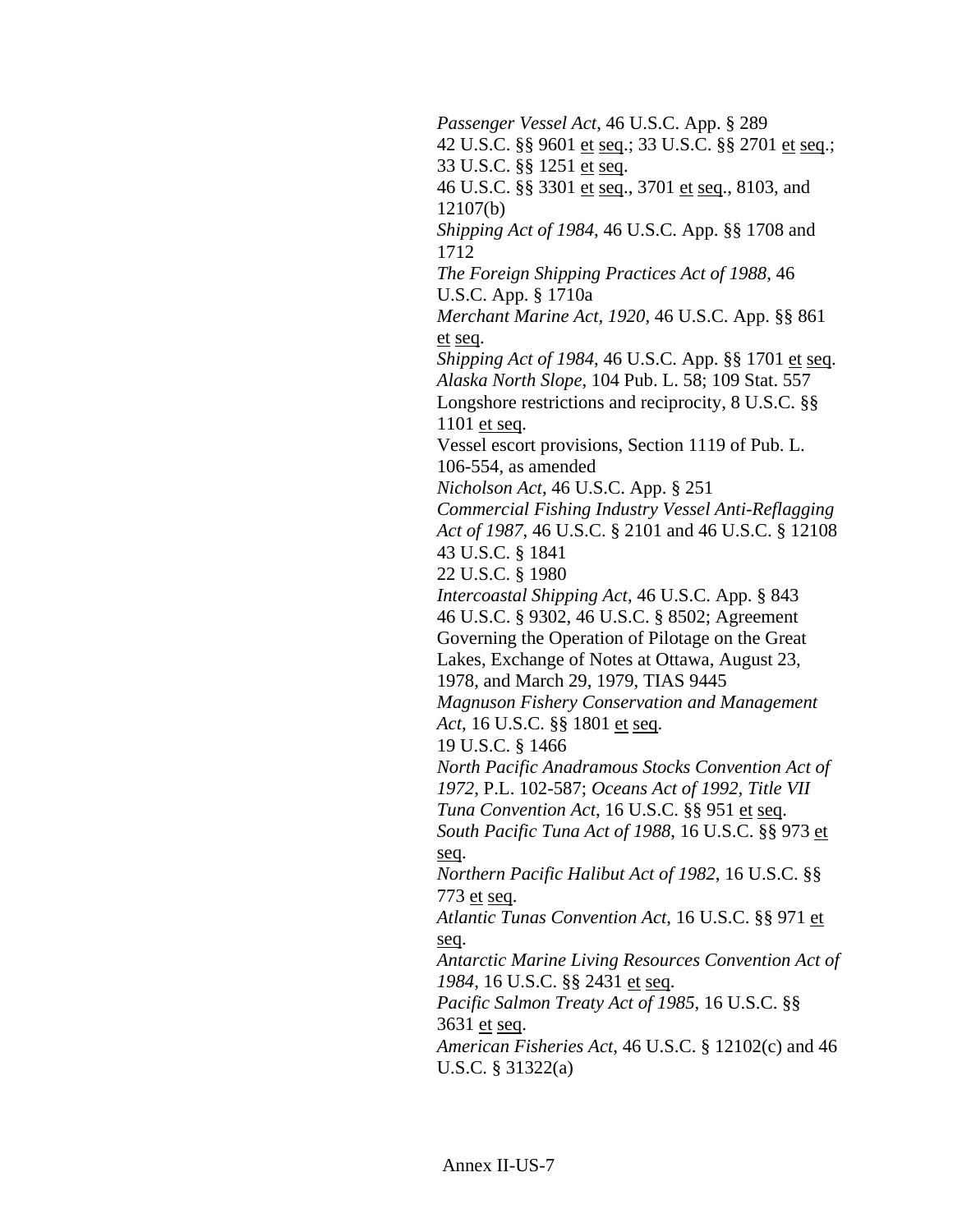| Sector:                       | All                                                                                                                                                                                                          |  |
|-------------------------------|--------------------------------------------------------------------------------------------------------------------------------------------------------------------------------------------------------------|--|
| <b>Obligations Concerned:</b> | Market Access (Article 11.4)                                                                                                                                                                                 |  |
| <b>Description:</b>           | <b>Cross-Border Services</b>                                                                                                                                                                                 |  |
|                               | The United States reserves the right to adopt or maintain any<br>measure that is not inconsistent with the United States'<br>obligations under Article XVI of the General Agreement on<br>Trade in Services. |  |